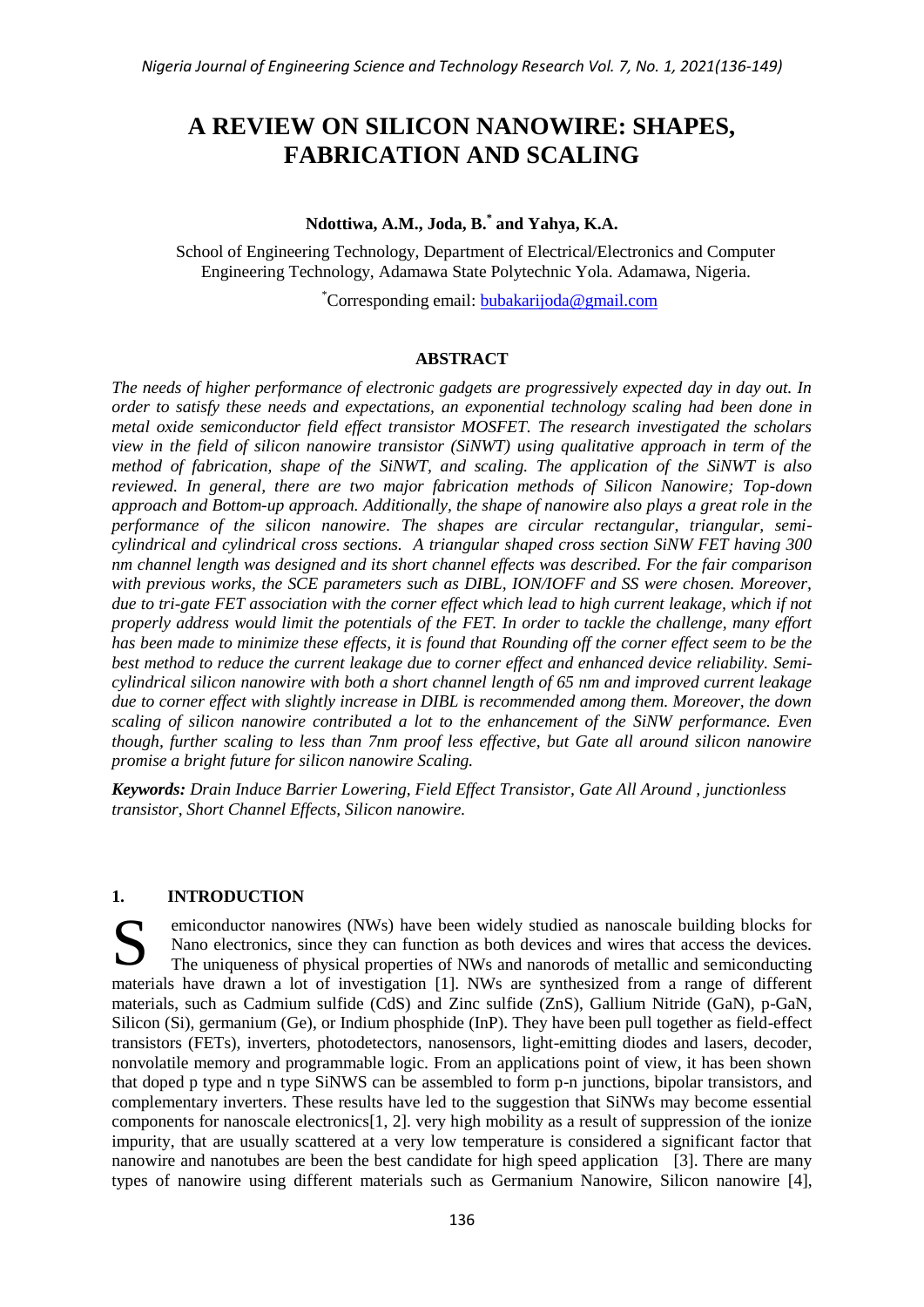palladium nanowire [5] *etc.* the researcher is focus on Silicon nanowire due to attention it attracted as a promising future device. Silicon nanowire are used for in various field of endeavors such as biomedical sensors, biochemical sensors, optical components, fluid mechanics, Telecommunication, Electronics, power, *e. t. c.* due to its excellent sensitivity, low cost, and real time. When analytic molecules bind to a specific recognition molecule at the surface of the nanowire result to excellent sensitivity detection which is attached to their smaller size, and large surface to volume ratio, enabling local charge transfer which in turn change the current due to field effect [6]. Moreover, silicon nanowires were fabricated and produced using different approaches and methods such as bottom up and top down, the choice of synthesis approach depend on the aim and objective of the researcher. Some researchers focus on cross sections of silicon nanowire such as rectangular, circular, triangular [4], semi-cylindrical [7], cylindrical [8], electrical properties of nanowire, optical properties, width of nanowire. The aim of this research is to access scholarly view with regard to brief explanation of the design, fabrication, and application of silicon nanowire with view to gain knowledge for further studies especially in the field Electrical Engineering.

## **2. Materials and Methods**

The method used in this report is literature review approach that is qualitative in nature, however the literature studied is further categorized under three (3) broad headings; Fabrication method of silicon nanowire, shapes, and length of the silicon nanowire. In addition, the knowledge gain from the study will serve as the foundation of recommendations for further studies. Moreover, some of the applications of silicon nanowire will be briefly highlighted. There are various methods and approaches were employed for different purpose, in this paper, some of the methods and approaches [9] will be briefly examine. In general, there are two major fabrication methods of Silicon Nanowire, top down and bottom up.

## **2.1 Cross Sectional Area of Silicon Nanowire**

The needs of higher performance of electronic gadgets is progressively expected day in day out. In order to satisfy these needs and expectations, an exponential technology scaling had been done in metal oxide semiconductor field effect transistor MOSFET. However, task of making chip with large number of transistor is not an easy task. Major problems such as Short Channel Effects (SCE) occur as the result of miniaturization of the size of transistor. Due to scaling performance degradation occur, such DIBL, ION/IOFF ratio subthreshold slop (SS), quantum effect and velocity saturation. Till today, there are many different cross sections introduced in silicon nanowire FET design. There are two commonly used structures which are circular and rectangular cross sections. Currently triangular shaped silicon nanowire FET had attracted a fair amount of interest as well, due to its fabrication feature arises from anisotropic etch characteristics. A triangular shaped cross section Si NW FET having 300 nm channel length was designed and its short channel effects was described. For the fair comparison with previous works, the SCE parameters such as DIBL, ION/IOFF and SS were chosen[4]. Reference [7] also reported that, due to tri-gate FET association with the corner effect which lead to high current leakage, which if not properly address limit the potentials of the FET. In order to tackle the challenge, many effort has been made to minimize these effects, it is found that,



Figure 1. Structure of: (a) standard Triangle (b) Triangle semi-cylindrical channel

Rounding off the corner effect seem to be the best method to reduce the current leakage due to corner effect and enhanced device reliability. Therefore, semi-cylindrical channel was proposed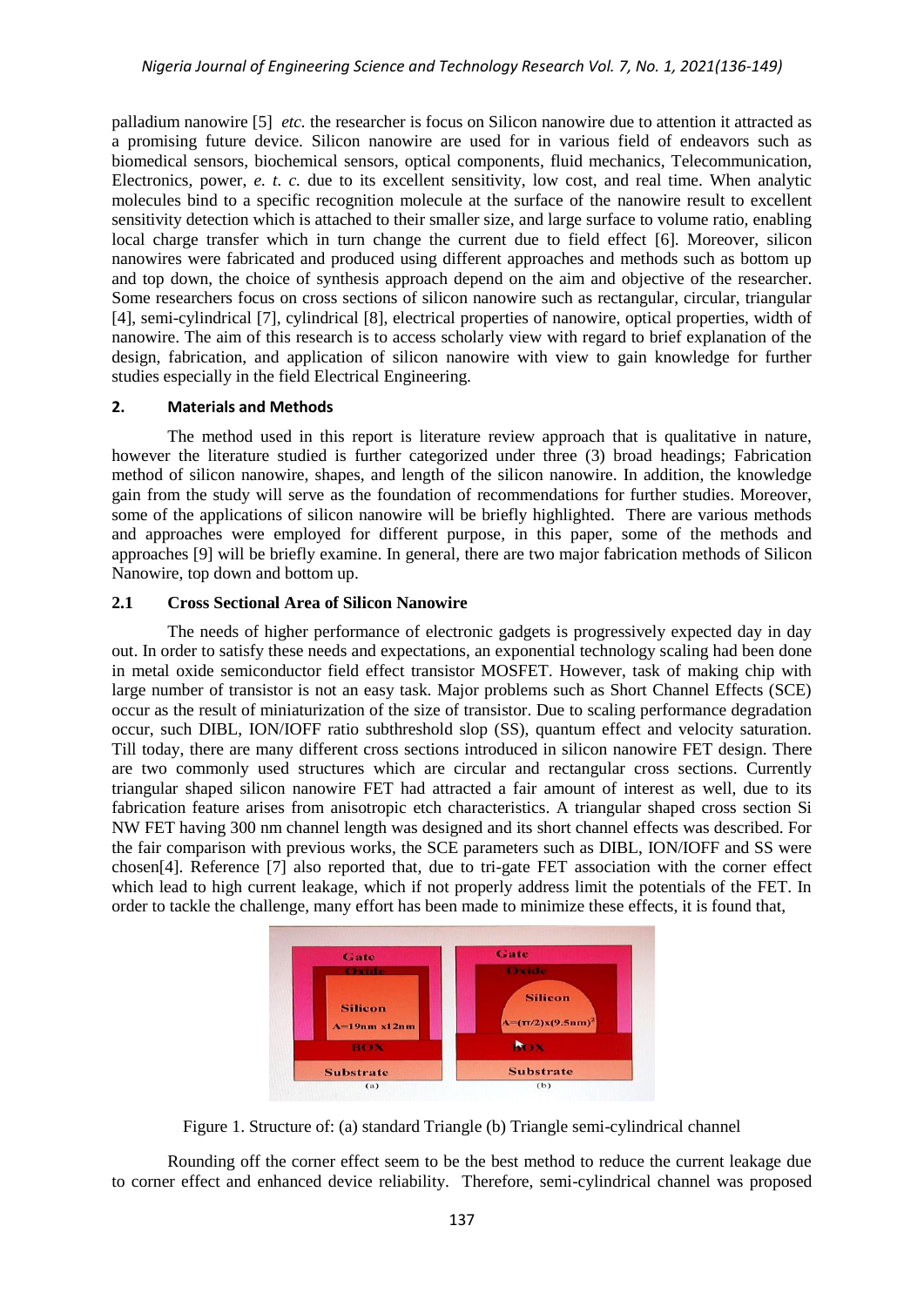and analyzed using advance 3–D numerical simulator as shown in figure 1. It was found, based on simulation result, the leakage current has been reduced and is less sensitive to temperature effect. Moreover, cylindrical nanowire composed of silicon core and silica cladding having air hole in the core region has been characterized using FEM [8]. Moreover, hexagonal array of silicon nanowire as in figure 2, were also used by [10] , which according to them, have several advantages over square array as follows: first hexagonal array allow a tighter packing of vertical silicon nanowire (SiNW), for a given pitch between SiNWs. Secondly, it has dominant axes of 60 degrees, whereas square array has only two axes of 90 degrees apart.



Figure 2. Schematic of SiNW in hexagonalarray used in COMSOL simulation

Third, it can be realize using naonsphere lithography to produce a high density SiNW in hexagonal array. Based on the cross section, observed above, the following table summarily compared their result. Table 2 summarize the findings of some of the researchers that focus on current leakage  $(I<sub>ON</sub>/I<sub>OFF</sub>)$ , Drain Induce Barrier Lowering (DIBL), and subthreshold slope (SS), while Table 1 summarize the shape of the SiNW with their corresponding authors.

| S/N                                                     | Tittle                                               |                                 |                    | Shape of NW        | Ref.               |  |  |  |  |
|---------------------------------------------------------|------------------------------------------------------|---------------------------------|--------------------|--------------------|--------------------|--|--|--|--|
| -1                                                      | Simulation of Trigate FET with Semi-Cylindrical      |                                 | Semi-circle        | [7]                |                    |  |  |  |  |
|                                                         |                                                      | Channel to reduce Corner Effect |                    |                    |                    |  |  |  |  |
| 2                                                       | Triangular Shaped Silicon Nanowire FET               |                                 |                    | Triangular         | $[4]$              |  |  |  |  |
|                                                         | Characterization using COMSOL Multiphysics           |                                 |                    |                    |                    |  |  |  |  |
| 3                                                       | Analysis of a Silica Cladded Silicon Nanowire Having |                                 | Cylindrical        | [8]                |                    |  |  |  |  |
|                                                         | a Deep Sub-Wavelength Central Air Hole               |                                 |                    |                    |                    |  |  |  |  |
| 4                                                       | Study of Optical Absorption in Hexagonal Silicon     |                                 | Hexagonal          | $[10]$             |                    |  |  |  |  |
|                                                         | Nanowire Arrays with Radial Schottky Junction        |                                 |                    |                    |                    |  |  |  |  |
| Table 2. Showing the results obtained by the schoolars. |                                                      |                                 |                    |                    |                    |  |  |  |  |
| Parameters                                              |                                                      | Rectangular                     | Triangular         | Tri-gate FET       | cylindrical        |  |  |  |  |
|                                                         |                                                      |                                 |                    | Semi-cylindrical   |                    |  |  |  |  |
| Dimension                                               |                                                      | Channel length $=$              | $Height = 30nm$    | Channel length $=$ | Diameter $=50$ nm  |  |  |  |  |
|                                                         |                                                      | 65nm                            | Width $=$ 30nm     | 65nm               | Channel length $=$ |  |  |  |  |
|                                                         |                                                      |                                 | Channel length $=$ |                    | 300 <sub>nm</sub>  |  |  |  |  |
|                                                         |                                                      |                                 | 300 <sub>nm</sub>  |                    |                    |  |  |  |  |
|                                                         | $(I_{ON}/I_{OFF})$ Ratio                             | 93                              | 1012               | 108                | 1012               |  |  |  |  |

Table 1. Showing scholars who basically consider significantly the shape of the NWFET.

#### **2.2 Silicon Nanowire Scaling**

The continuous miniaturization orscaling of silicon MOSFET, which characterized and proposed by Moore's Law, is makes them smaller, faster, and cheaper. Over the past few decades, the success of modern microelectronics is based on miniaturization in silicon integrated circuits (IC's), which has been well predicted by moor's law that the number of transistors on a chip will double every 18 to 24 months.[11]. The scaling of SiNW is a best option for high performance improvement.

DIBL (mV/V) 62 10.66 70 12.22  $SS(mV/V)$  70 56 88 60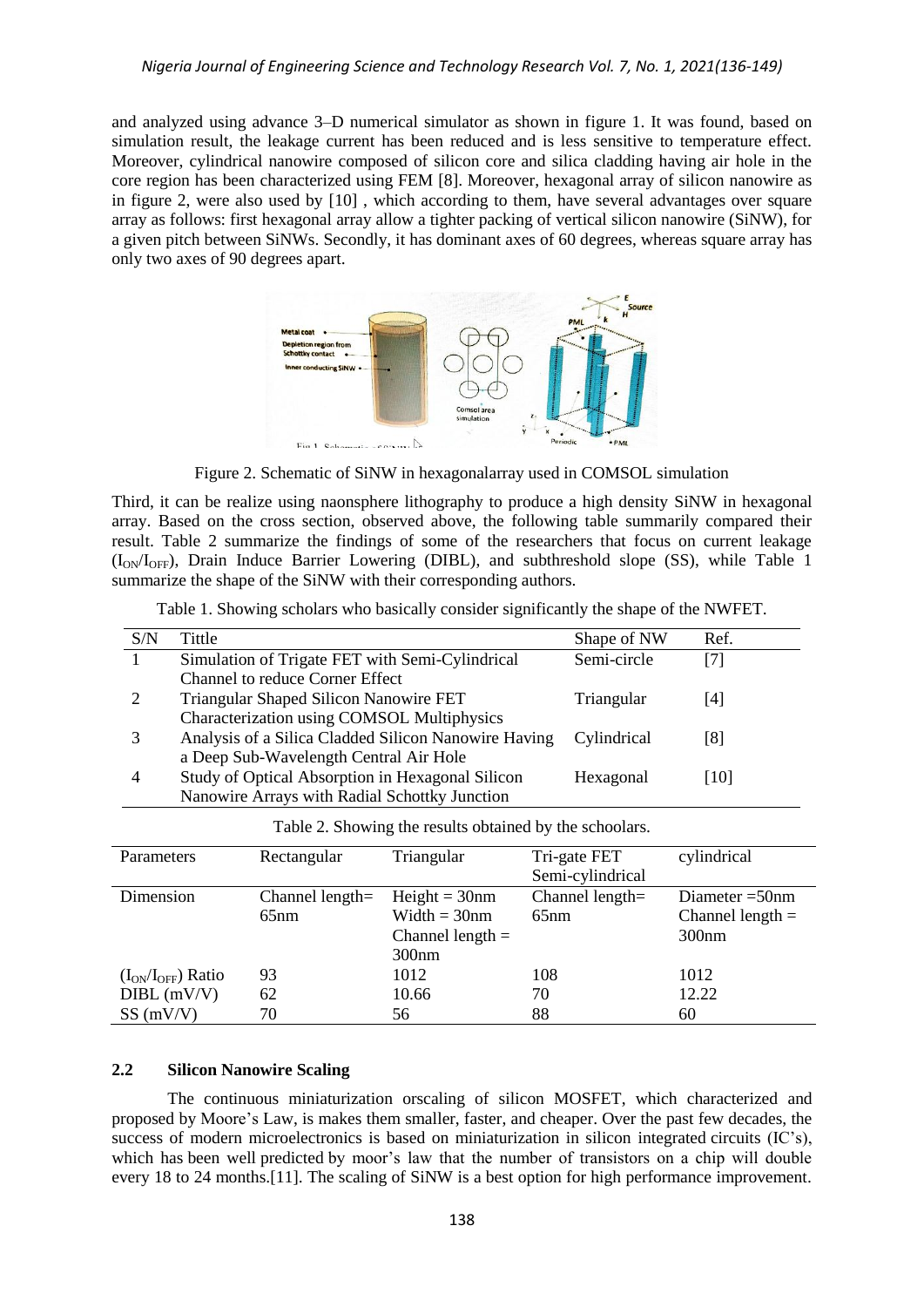Many researchers in the field supported this claim. Not only [6] report an improvement of electrical characteristic using  $10 \mu m$  long p-type poly-SiNW, which shows that a drastic change with drain bias polarity, the sub-threshold characteristics exhibit excellent behavior for both positive and negative drain bias application with a sub-threshold slope of 102.61 mv/decade. suggesting that poly silicon nanowire is good candidate for bio sensing operation with an achievable sensitivity around 800%, but also [12] said, there is high improvement achieved, of using 10 µm with the thickness of poly-SiNW gate is taken to 100 nm and 75 nm. A reasonable sub-threshold slope around 100 mV/dec for a feasible biosensor operation with doping concentration of  $2\times10^{16}/\text{cm}$ 3. The researcher further explained that, a widest range of doping concentrations can be chosen for 25 nm and 10 nm nanowire thicknesses with a maximum doping up to  $10^{18}$ /cm3 while maintaining a promising sub-threshold slope around 95 mV/dec for a feasible biosensor design using polycrystalline silicon nanowires. Moreover, 300 nm length is investigated for the purpose of studying optical absorption of SiNW for high speed photodetector at 850 nm wavelength by [10], it was found the best lattice size at 800 nm. This unique design is a noble candidate for optical communication photodetector with a fast time of response, in which the radial Schottky junction provide fast photo generated carrier separations and the unique properties of SiNW which allows more light absorption due to wave guiding effect. Furthermore, due to some challenges such as short channel effect (SCE), Drain Induced Barrier lowering (DIBL), e.t.c, there is a shift of interest of researchers from ordinary SiNW scaling to Gate All Around SiNW Transistor (GAA SiNWT) as a future device, which have excellent immunity to SCE and outstanding transport performance<sup>[13, 14]</sup>. The device is described in the Figure 3.



Figure 3. Gate All Around SiNW 1

The analog performance was analyzed in terms of transconductance, output conductance, voltage gain, early voltage and transconductance efficiency with gate length of 130 nm of GAA SiNW MOSFETs were fabricated on SOI wafers. The RF characterization showed relatively low cutoff frequency and maximum oscillation frequency [15], additionally, the GAA SiNWT provide better electrostatics aiming for exceptionally small device beyond 10 nm node. Because of high parasitic capacitances, Rf performance of Fin FETs is degraded. The electrostatic discharge (ESD) robustness of GAA SNWT is investigated from perspective of thermal analysis. The thermal conductance along the direction perpendicular to nanowire channel is found to be critical for heat dissipation in GAA SNWT. An optimized GAA SNWT structure is then proposed and fabricated. With the proposed devices, a record failure current density of 18.8mA/μm is achieved. The TLP test results are also consistent to the prediction of thermal analysis, which provides a new insight into the ESD optimization for future GAA SNWT technology[16,17,18]. [19] Also reported that, the further scale down to 2nm is GAA SiNW n-type FET was successfully fabricated and found Pelgrom coefficient of 7nm-wide nanowire FETs is much smaller than that of fully-depleted SOl FETs. Although, this research focus on silicon NW, a palladium based GAA NW is further proposed for the purpose Hydrogen gas sensing as illustrated in Figure 4.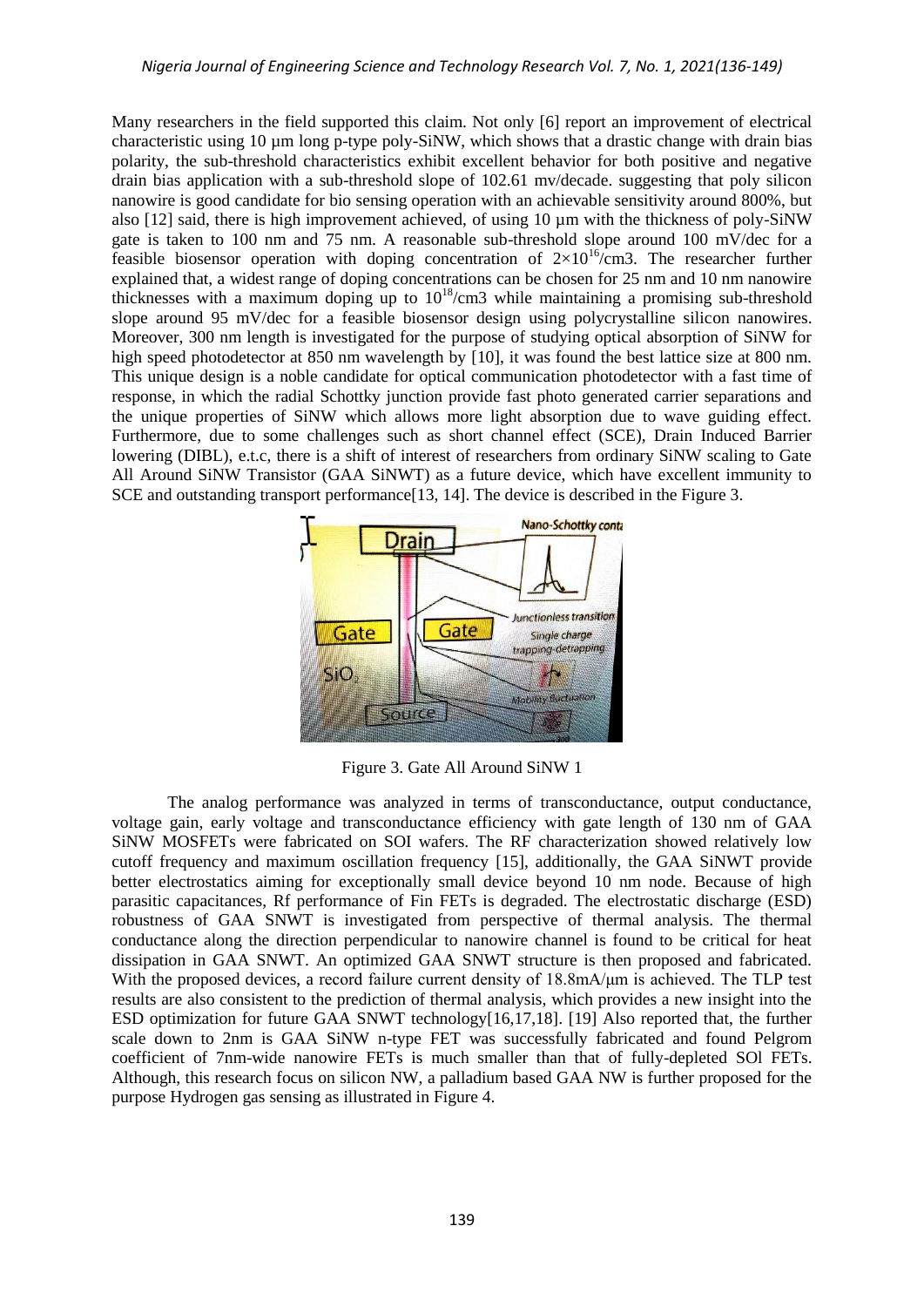

Figure 4. Palladinium GAA NW (a) 3D and (b)2D view[13]

There is a claim recently; MOSFETs with gate lengths below 4 nm performing very well apparently disregard the fundamental limit of source-to-drain direct tunneling (SDDT). Markov[20] investigated gate lengths between 8 and 3 nm, by simulating gate-all-around Si nanowire FETs with using the state-of-the-art atomistic quantum transport modeling as shown in Figure 5. It was found that at 3-nm gate length, the current is controlled by SDDT that leads to poor switching performance, which resulted from large source – drain leakage and even if the gate modulates the potential barrier between the source and drain appropriately well. However, at 6-nm gate-length, SDDT barely starts to degrade the subthreshold characteristics at large drain bias, and the ballistic ON-/OFF-current ratio is  $\sim$ 106 with a subthreshold swing of 70 mV/decade, on par with contemporary Si technology[20].



Figure 5. SiNW GAA (a) and Energy Band diagram in (b)[20]

#### **2.3 Fabrication Method for Silicon Nanowire**

There are varieties of different approaches in principle to fabricate silicon nanowires; these can be classified into bottom-up and top-down methods. The target application, strongly suggest the choice of fabrication method. From an application point of view, electron devices based on silicon nanowires are a natural addition of the downscaling of a silicon metal insulator semiconductor transistor. However, the unique properties also allow implementing new device concepts like the junctionless transistor and new functionalities like reconfigurability on the device level. Sensor devices may benefit from the high surface to volume ratio leading to a very high sensitivity of the device. In addition, solar cells and anodes in Li-ion batteries can be improved by exploiting the quasi one-dimensionality. In top-down fabrication, lithography is used to define the fabricated structure that is then transferred from the photo-resist to the substrate by etching or a related way of structuring. The already available material, to explore the advantage of scaling down device dimensions all the way to the 10 nm range by using photo lithography[21, 22, 23], [18] also use the top-down with dry-etching method. In the other hand, the bottom-up method, the material is added to the substrate in a selforganized manner. This techniques have the would-be used to construct very complex structures without the need of defining them in all details by a mask[21, 24].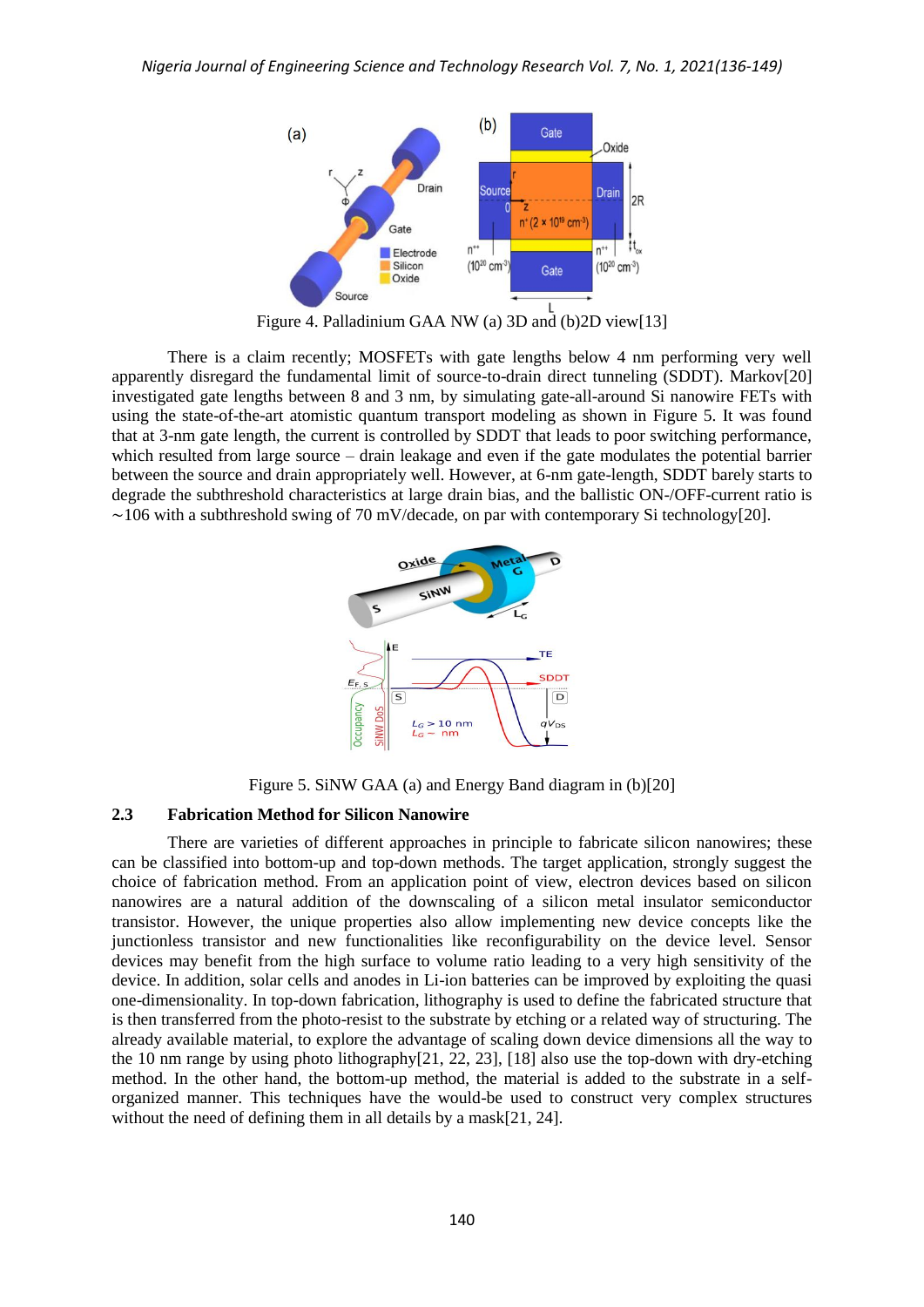# **3 APPLICATION OF SILICON NANOWIRE**

Silicon nanowires have wide range of application in the field of engineering, Biomedical, Bio-Chemical application, internet of a thing, pressure sensors, photodetectors e.c.t.

# **3.1 Application of silicon nanowire in the field of Electrical Engineering**.

Silicon nanowires find very wide application, in almost all the field of Engineering: such as Photovoltaic, Memory, Lithium Battery, Telecommunication, and internet of a thing, photodetectors, to mention but a few as depicted in Figure 6.



Figure 6. Some of the application of silicon nanowire in Electrical Engineering

## *a. Nanowire based photovoltaic*

To obtained a high performance of nanowire based photovoltaic, there is need to enhance absorption spectra of semiconductor nanowires (NWs), understanding light trapping mechanisms are crucial. Light trapping mechanisms provide a design strategy to reach possible absorption enhancement. The optical response in NWs such as reflection, transmission, and absorption can be controlled by parameters like geometries, dimensions, arrangement, crystal phase, and dielectric function. Reducing the reflection either by aligning the SiNW arrays vertically or introducing porous to enhance the performance of photovoltaic[25, 26, 27, 28, 29]. Unselective near unity absorption necessary for high performance photovoltaic applications is conventionally achieved by lo(DBRs) as the nger NWs or denser arrays of the NWs at the expense of increasing the material volume[27]. To reduce the cost, however, light trapping mechanisms in the NWs are the alternatives to enhance the absorption of the NW based on increasing optical path length of excited optical approaches in the NWs. Here, to achieve improved broadband absorption, we propose to enclose distributed Bragg reflectors substrate of the NWs[30, 31, 32]. Using the tapered NWs for the purpose of optical improvement due to antireflection enhancement with a graded-refractive-index (GRI) effect was observed. patterned co-integration of silicon nanowires (NWs) were applied for a novel photo- voltaic (PV) Nano device [33, 34, 35, 36, 37, 38, 39, 40]. Coaxial nanowires can also use to enhance photovoltaic[40]. Hexagonal and triangular III-Nitride nanowire (NW) photovoltaic devices.

## *b. Telecommunication*

Recently, silicon-on-insulator (SOI) has become a good candidate for nonlinear photonics. Photons were firstly introduced to demonstrate the magical effects of quantum interference, which were produced by the spontaneous parametric conversion in the nonlinear crystal pumping with high power optical pulse source. The silicon waveguide has an ultrahigh nonlinear coefficient  $\gamma$  thanks to the high  $\chi$ (3) of silicon and the strong light confinement. Due to the high refractive index contrast of SOI, the cross section of the silicon nanowire is just 0.1µm2 under single-mode condition. This, leading to large nonlinear parameter of nanoscale waveguide, which exhibit significant nonlinear effects with compact footprint using the nonlinear effects of spontaneous four-wave mixing (SFWM) within the silicon nanowire (SNW), broadband interrelated photon pairs are formed with continuous pumping light, which is beneficial for path entanglement[41].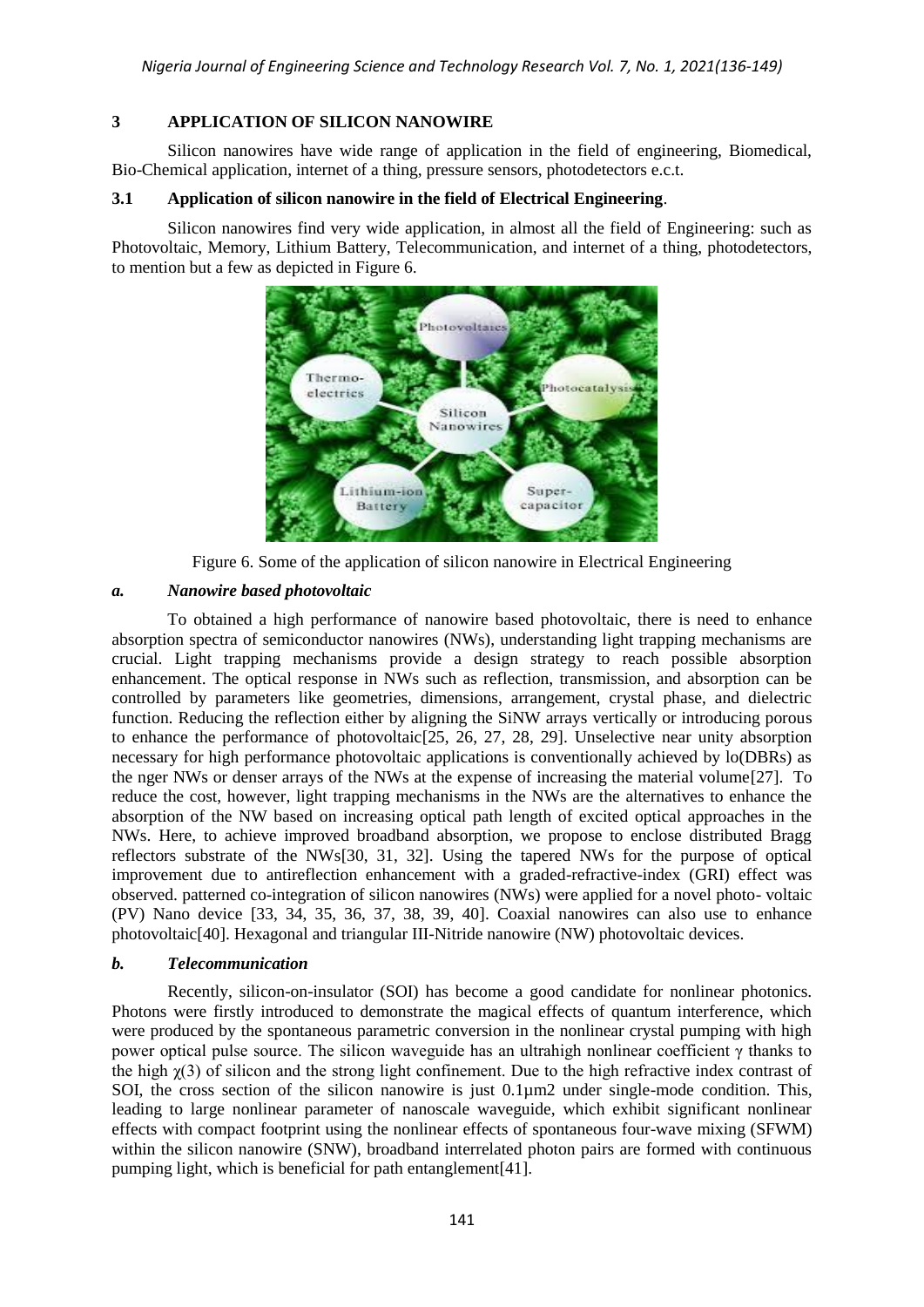## *c. Lithium battery*

Portable electronic devices, electric vehicles and implantable medical devices needs a power that is rechargeable, because of this, there is great interest in developing rechargeable lithium batteries with higher energy capacity and longer life cycle for applications of this devices. because of the low discharge potential and the highest known theoretical charge capacity (4,200 mAh g) of silicon, it will serve as the best material for lithium batteries[30]. since they can overcome the pulverization and mechanical fracture during lithiation, silicon nanowires (SiNWs) have been useful as highperformance Li battery anodes[42]. Although [30] report that, more than ten times higher than obtainable graphite anodes, and much bigger than various nitride and oxide materials silicon anodes have limited applications, because silicon's volume changes by 400% upon lithiation, which results in pulverization and capacity fading. Here, we show that electrodes of silicon nanowire battery avoid these issues as they can accommodate large strain without pulverization, provide good electronic contact and conduction, and display short lithium insertion distances. We achieved the theoretical charge capacity for silicon anodes and maintained a discharge capacity close to 75% of this maximum, with little fading during cycling.

## *d. Memory technology*

The SiNW biristor shows the outstanding memory characteristics such as a retention time of 10 s and a current sensing margin of ∼23-µA at room temperature. These memory characteristics originate from a positive feedback process resulting from impact ionization near the p-n junction. The nondestructive reading characteristics with a very high sensing margin show that the biristor can overcome the limited reading time of conventional 1T/1C DRAM. Furthermore, the two-terminal device structure enables a simple fabrication process and better reliability, which is free from oxide degradation by impact ionization[22]. [43] used complementary-metal–oxide–semiconductorcompatible top-down process technology fabricated vertical-Si-nanowire (SiNW) gate-all-around nonvolatile memory (NVM) devices of two different categories: junction based and junctionless (JL) by using Si nanocrystals (SiNCs) and silicon nitride (SiN) as trap layers. The improved performance and reduced process complexity of the devices are compared. The researcher, found that, the junctionbased 50-nm vertical-SiNW memory device with a SiNC trap layer shows significant performance improvements on program/erase (P/E) speed and windows (3.5 V in 1-ms P/E at +15/-16 V) over a memory cell with a SiN trap layer (1.3 V in 1-ms P/E at +15/-16 V). On the other hand, the JL device with a SiN trap layer, realized on a highly scaled SiNW channel (down to 20 nm), is found to have comparable memory characteristics (3.2 V in 1-ms  $P/E$  at  $+15/-16$  V) to a corresponding 20-nm SiNW junction-based cell  $(2.7 \text{ V in } 1\text{-ms } P/E \text{ at } +15/16 \text{ V})$ . Despite of that, the absence of junctions reduces process complexity and makes a vertical SiNW an appropriate platform for multilevel stacked ultrahigh density memory uses. Moreover, [44] suggest that Single electron charging effects in nanowires of silicon or polysilicon can be coupled to tunnelling barrier structures or conventional MOSFETs can be placed at the gate of the MOSFET to make memory cells. [45] report that, the NW cell exhibits faster program and erase (P/E) speed compared to the corresponding planar device with high-speed silicon–oxide–nitride–oxide–silicon (SONOS) nonvolatile memory cell in gate-all-around Si-nanowire (NW) architecture, was fabricated using a top-down method technology. It was further stated, increased electric field at the Si-SiO2 interface, reduced effective tunnel barrier width, and low electric field in the blocking oxide; are the key contributors that leads to good data retention. Therefore, NW-based SONOS cell a prospective candidate for future high-speed low-voltage NANDtype nonvolatile Flash memory applications. [46]also report almost similar with addition of Nitrate silicon–oxide–nitride–nitride–oxide–silicon (SONNOS). There is possibility to use organic particles with silicon nanowire to produce further scaled device [47]. silicon nanowire MOSFETs is applied in memory[48].

## *e. Internet of a thing(IoT)*

RF performance of silicon MOSFETs has been improved by the aggressive CMOS scaling. Especially the introduction of SOI technology offers great benefits of higher operating speed, less power consumption and higher design flexibility, which make it suitable for next generation IoT (Internet of a Thing) and 5G applications. Ultrathin body SOI can provide excellent electrostatic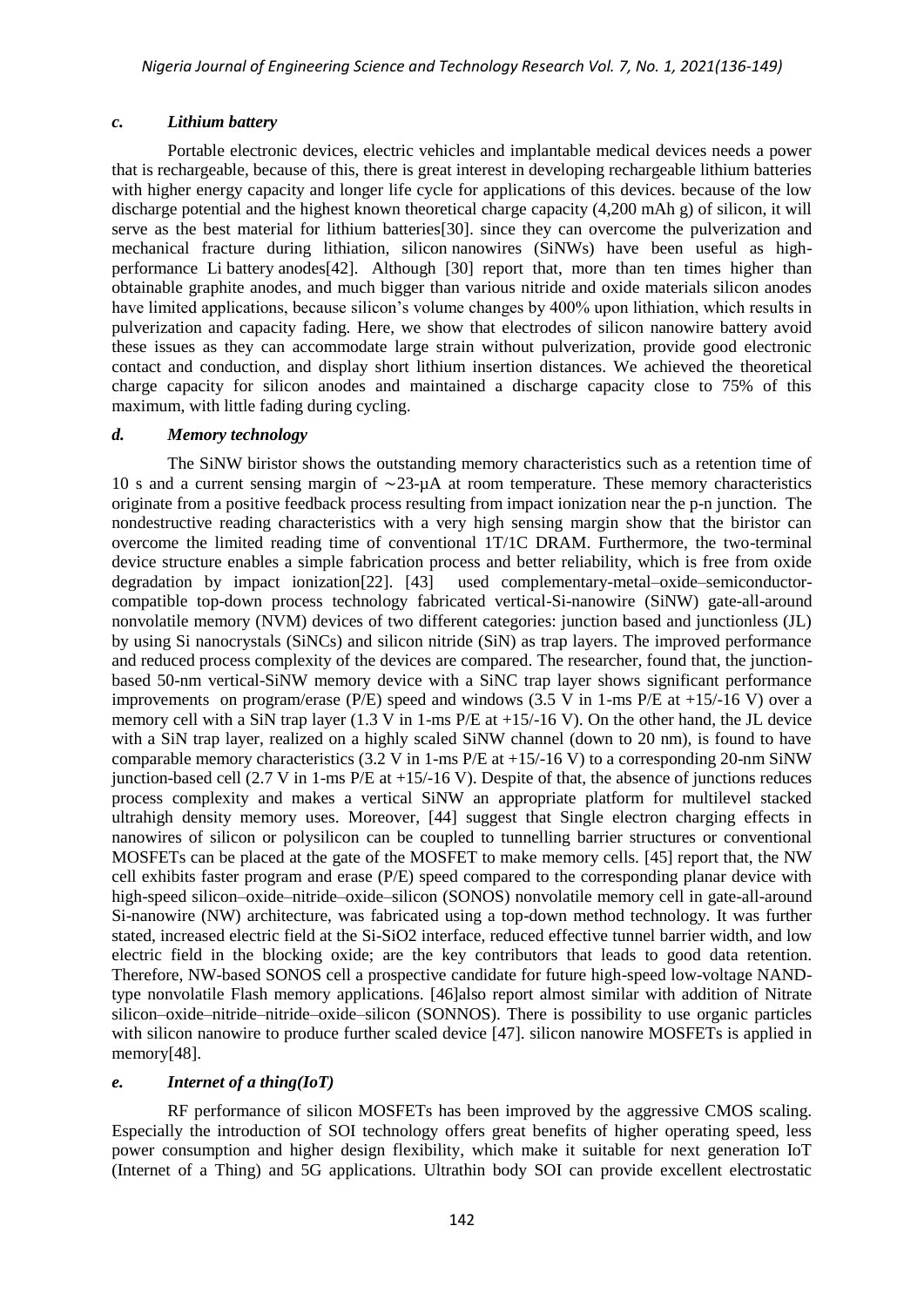control of channel, making it immune to SCE (short channel effect), but the fabrication of ultrathin body SOI is challenging. FinFETs have already revealed excellent gate control over SCE and gained great success in digital market. However, nanowire MOSFETs with GAA configuration offer even better electrostatics, targeting for extremely small devices beyond 10 nm node. RF performance of FinFETs is degraded because of high parasitic capacitance compared with their planar counterpart[15].

## *f. Application Of SiNW As Photodetector*

We study a spectrometer consist of an array of silicon nanowire (Si NW) photodetectors, made above an array of planar photodetectors. This device would have manufacturing advantages, being based on Si technology and with all NWs defined in a single lithography step. The NWs would serve as photodetectors (converting incidence light to photocurrent) but would also filter the light transmitted onto the planar photodetectors. After the currents of photodetector is measured, the spectrum of light impacting on the device would be reconstructed mathematically[49].

## **3.2 Application of SiNW in the Biomedical**

Personalized diagnosis system has become an important technical pillar toward the next generation healthcare system. Both microfluidic pumping and biomolecular detection are monolithically implemented by a 0.35μm standard CMOS technology, to harnessing momentums of CMOS technologies, it is exciting to integrate medical diagnostic technologies with personalized mobile platforms.[50] Among several biomolecular detection methods, silicon nanowire field-effect transistor (NWFET) sensors have been advanced for years. It is not only compatible to CMOS manufacturing technologies relate with other traditional bio-chemical and bio-sensors methods, but also realizes label-free and real-time detection[51–53]. Although previous works have successfully fabricated NWFET sensor devices. It is required to develop an interface circuit to transfer bio-signal into a diagnosis system[54]. It is also reported that, the biological element, inducing the single charge release models and procedures for the design of nanowires are propose and recommended[55]. SiNW-FETs and SiNW-ISFETs with enzymes measure protein, pH, potassium, sodium, ammonium, urea, creatinine, lactate, glutamate [57, 58, 59], DNA and event single virus particles due it's high sensitivity[59]. Silicon nanowire is also used to detect harmful gases[60, 61]. Further study shows that, Molybdenum disulfide/porous silicon nanowire (MoS2/PSiNW) heterojunctions with different thicknesses as highly-responsive NO2 gas sensors were obtained[62]. Nanoscale devices coordination for molecular communications, are good candidate for the purpose of encoding, transmitting, and receiving information. The attention given to the physical design of molecular receiver and transmitter is relatively low, envisioning biological synthetic cells with intrinsic molecular reception and transmission abilities as the future nanomachines. However, this assumption leads to a disagreement between the envisaged applications demanding complex communication interfaces and protocols, and the very limited computational capacities of the envisioned biological nanomachines[63]. The practicability of designing a molecular receiver, in a physical domain other than synthetic biology was examined, to meet the basic requirements of nanonetwork applications. It was first review the stateof-the-art biosensing methodologies to determine whether they can motivate a receiver design. It was revealed that, to design a molecular receiver, the nanoscale field effect transistor-based electrical biosensor technology (bioFET) is particularly a suitable starting point. With a conceptual approach, focusing on bioFET-based molecular receivers, it provides a guideline explaining on their operation principles, performance metrics, and design parameters. a simple model for signal flow in silicon nanowire FET-based molecular receiver its then provided [64].

# *3.3* **Application** *of Nanowire As Pressure Sensor*

Flexible pressure sensors are the cornerstone of electronic skins with tactile function. However, due to slow response speed and large hysteresis, which are caused mainly by the viscoelasticity and interfacial adhesion of flexible materials, flexible pressure sensors tend to have disadvantages. Silicon nanowires arrays is adopted to fabricate a pressure sensor with a piezocapacitance when the Si nanowires are bending under pressure, which avoided the viscoelasticity and interfacial adhesion accompanying with common flexible materials. The sensor recorded unprecedented low hysteresis  $(-2.26%)$  and an extremely short response time  $(-3 \text{ ms})$ . Large response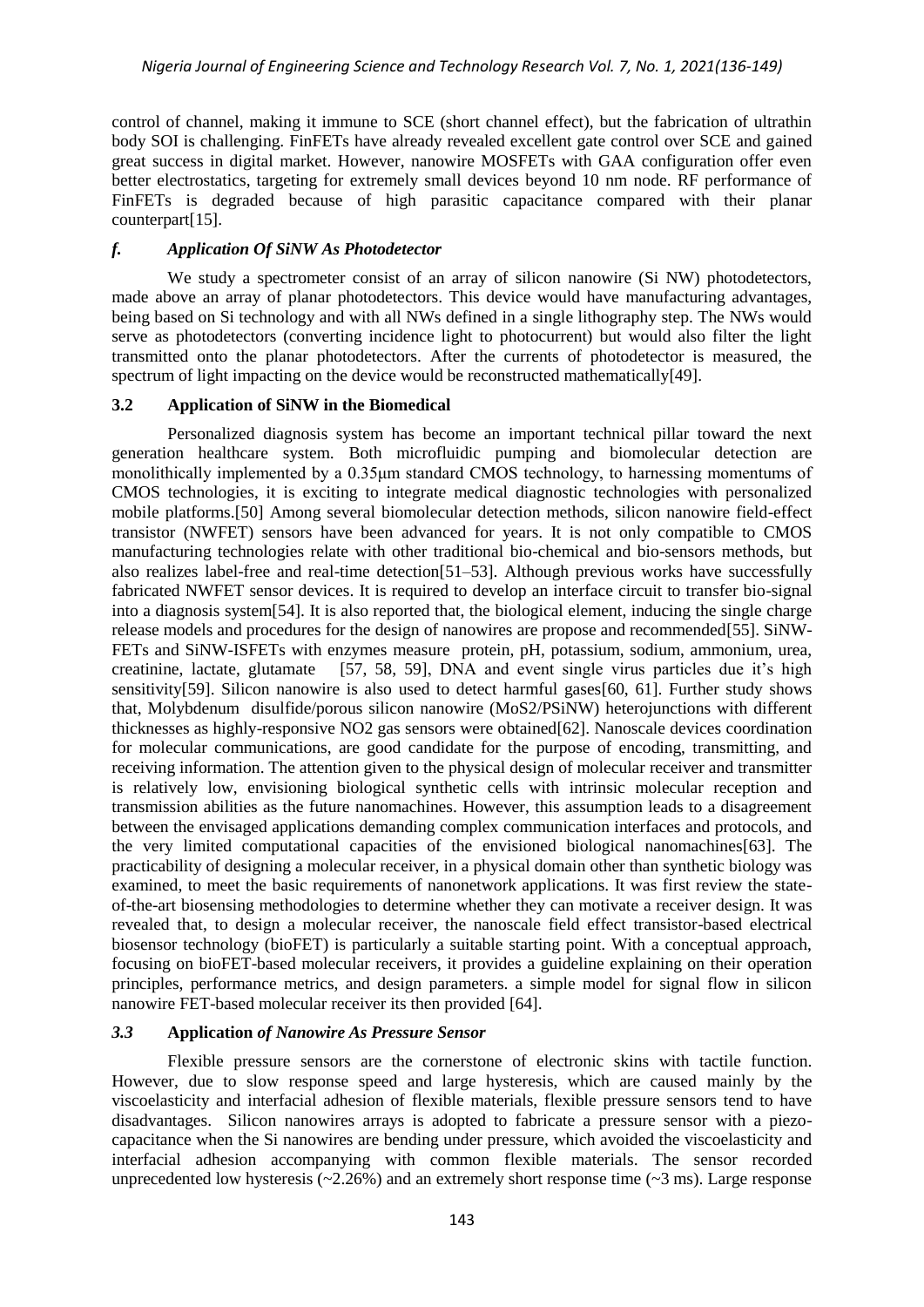capacitance, ultralow detection limit (0.1 Pa), and good repeatability and stability, due to high sensitivity (up to ~8.2 kPa-1), the sensor holds potential applications in advanced electronic skins, especially when high-precision and high-speed sensing are required[65]. It can also be used for sensing manifold air pressure and fuel pressure to decrease emission and fuel consumption; for measuring blood pressure[66].

## 4 **RESULTS**

#### *4.1 Findings and Recommendations*

The literature studied based on shapes of silicon nanowire is presented in the Table 3.

| Parameters               | Rectangular     | Triangular         | Tri-gate FET       | Cylindrical        |
|--------------------------|-----------------|--------------------|--------------------|--------------------|
|                          |                 |                    | Semi-cylindrical   |                    |
| Dimension                | Channel         | $Height = 30nm$    | Channel length $=$ | Diameter $=50$ nm  |
|                          | $length = 65nm$ | Width $=$ 30nm     | 65nm               | Channel length $=$ |
|                          |                 | Channel length $=$ |                    | 300nm              |
|                          |                 | 300nm              |                    |                    |
| $(I_{ON}/I_{OFF})$ Ratio | 93              | 1012               | 108                | 1012               |
| $DIBL$ (mV/V)            | 62              | 10.66              | 70                 | 12.22              |
| SS(mV/V)                 | 70              | 56                 | 88                 | 60                 |

Table 3. Showing the result of silicon nanowire shapes based on dimension

From the Table 3 above, the current  $I_{ON}/I_{OFF}$  ratio has increase from 93 in rectangular shape to 108 semi-cylindrical, to 1012 triangular and cylindrical, which shows that, the current leakage has been efficiently improved. This shows that the shape of the silicon nanowire has effect on the electrical characteristics. Among the four shapes, rectangular shows a high current leakage, followed by semi-cylindrical, the triangular and cylindrical show same least current leakage. The channel length of Triangular and Cylindrical shapes is almost five (5) times the channel length of the Rectangular and Semi-cylindrical. If the channel length decreases the DIBL increase. Therefore, semicylindrical silicon nanowire with both a short channel length of 65 nm and improved current leakage due to corner effect with slightly increase in DIBL is recommended among them. Even though, still there is need to look it the possibility to further reduce the DIBL without increasing the channel length. Hexagonal shape is developed in order to guide and reduces the optical losses of wavelength, which will enhance the performance in telecommunication industries. Based on the literature studies, the research shows, there are two major methods that are commonly used for silicon nanowire fabrication: Top-down fabrication approach has successfully enabled to scale down device dimensions all the way to the 10 nm range. Bottom-up approach have the potential to construct very complex structures without the need of defining them in all details. In terms of application, Silicon nanowires are used to fabricate devices such as NAND, inverter, NOR, memory e.c.t. it can also be used in telecommunication devices and industries, internet of a thing, power photovoltaic, photodetectors. In the field of biomedical, the silicon nanowire was not left behind, because, most of the recent biosensors such as DNA sensors, alpha thrombin, PH sensors *e.c.t.* are silicon nanowire based due to their reliability, speed, and size, which lead to less cost and power consumption. In chemistry, the ion sensors are build using silicon nanowire. Pressure sensors also used silicon nanowire. Therefore, silicon nanowire is a promising candidate for future technological advancement.

## **5 CONCLUSIONS**

In conclusion, the shapes play a major role in reducing the current leakage in SiNW especially cylindrical shape. Even though, it has long channel length of 300 nm, followed by semicylindrical with 65 nm. The reduction of channel length is paramount in size and power consumption reduction. Therefore, semi-cylindrical silicon nanowire with both a short channel length of 65 nm and improved current leakage due to corner effect with slightly increase in DIBL is recommended among them. Even though, still there is need to look it the possibility to further reduce the DIBL without increasing the channel length. Hexagonal shape is developed in order to guide and reduces the optical losses of wavelength, which will enhance the performance in telecommunication industries.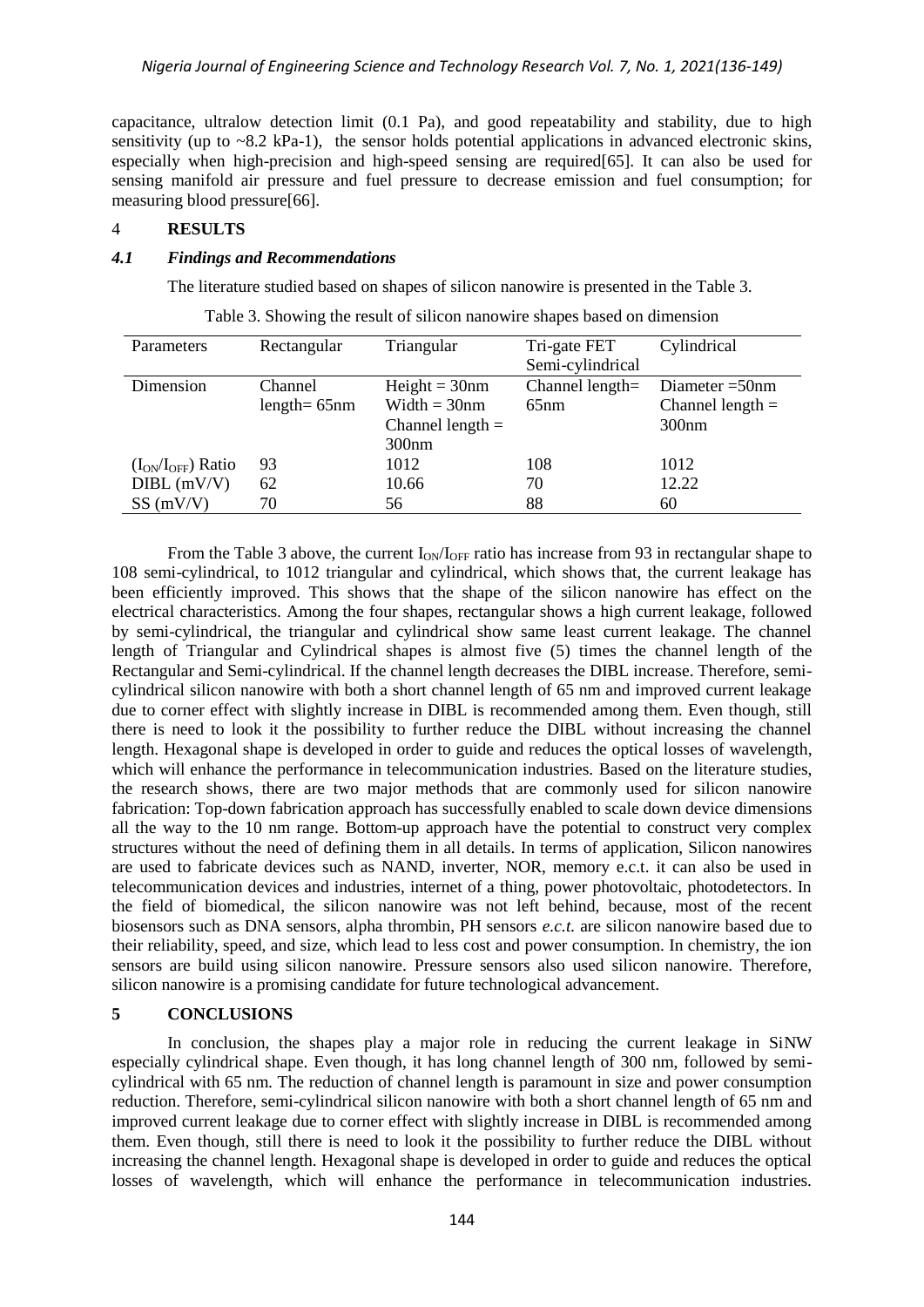Therefore, silicon nanowire is a promising candidate for future technological advancement. And further reduction of channel length below 65 nm is also recommended.

#### **REFERENCES**

- 1 Sarkar, J., Khan, G.G. and Basumallick, A. (2007). Applications and Synthesis via Porous Anodic. *[Bulletin of Materials Science](https://link.springer.com/journal/12034)*, pages, vol. 30, no. 3, pp. 271-290.
- 2 Zheng, Y., Rivas, C., Lake, R., Boykin, T.B. and Klimeck, G. (2005). Electronic Properties of Silicon Nanowires. *IEEE Trans. Electron Devices*, vol. 52, no. 6, pp. 1097-1103.
- 3 Ahmadi, M.T., Saad, I., Ismail, R. and Arora, V.K. (2008). The Ultimate Drift Velocity in Two Dimensional Quantum Limit. *Second Asia Int. Conf. Model. Simul.,* pp. 980-984, 2008.
- 4 Yazeer, M.J., Za'Bah, N.F. and Alam, A.H.M.Z. (2016) Triangular Shaped Silicon Nanowire FET Characterization Using COMSOL Multiphysics. *Proceedings - 6th International Conference on Computer and Communication Engineering: Innovative Technologies to Serve Humanity, ICCCE 2016*, 2016, pp. 494-498.
- 5 Hu, Y. (2008) Single Palladium Nanowire: Synthesis via Electrophoresis Deposition and Hydrogen Sensing. *Electrical Engineering, University of Pittsburgh, Unpublished*, 23p.
- 6 Jan, M.I., Hakim, M.M.A., Shifat, T.A. and Nila, R. (2016). Bias Dependent Non-Linear Electrical Characteristics of Poly-Silicon Nanowire and Assessment of Biosensing Application Using Liquid Gate. *9th International Conference on Electrical and Computer Engineering*, pp. 206-209.
- 7 Hamid, F. and Ismail, R. (2013). Simulation of Trigate Fet With Semi-Cylindrical Channel To Reduce Effect. *UKSim 15th International Conference on Computer Modelling and Simulation*, pp. 712-716.
- 8 Rumman, N., Mesbah, M., Mahmud, T. and Alam, M.S. (2017). Analysis Of A Silica Cladded Silicon Nanowire Having A Deep Sub-Wavelength Central Air Hole. *Proc. 9th Int. Conf. Electr. Comput. Eng. ICECE 2016*, pp. 159-162.
- 9 Schmidt, V., Wittemann, J.V. and Go, U. (2010). Growth, Thermodynamics, and Electrical Properties of Silicon Nanowires. *2010 American Chemical Society,* pp. 361-388.
- 10 Surawijaya, A., Sulthoni, M.A. and Idris, I. (2017). Study of Optical Absorption in Hexagonal Silicon Nanowire Arrays with Radial Schottky Junction. *2017 Int. Symp. Electron. Smart Devices*, vol. 2, no. 1, pp. 260-263.
- 11 Ismail, R. (2015). Novel Device Architectures and Carbon Based Materials for Future Nanoelectronics. *2015 2nd International Conference on Information Technology, Computer, and Electrical Engineering (ICITACEE),* pp. 1-1.
- 12 Haque, M.A., Hakim, M.M.A., Poly, L.P. and City, J.I. (2016). An Investigation of the Effects of Doping and Thickness on the Electrical Characteristics of Polycrystalline Silicon Nanowire Biosensors. *9th International Conference on Electrical and Computer Engineering 20-22 December, 2016, Dhaka, Bangladesh*, pp. 210-213.
- 13 Mokkapati, S., Jaiswal, N., Gupta, M. and Kranti, A. (2019). Gate-All-Around Nanowire Junctionless Transistor based Hydrogen Gas Sensor. *IEEE Sens. J.*, vol. 1748, pp. 1-1.
- 14 Maneux, C., Pezard, J. and Larrieu, G. (2017). 1/F Noise In 3d Vertical Gate-All-Around Junction-Less Silicon Nanowire Transistors. *Eur. Solid-State Device Res. Conf.*, pp. 34-37.
- 15 Liu, L., [Han,](https://ieeexplore.ieee.org/author/37086095756) Q., [Makovejev,](https://ieeexplore.ieee.org/author/37846927600) S., [Trellenkamp,](https://ieeexplore.ieee.org/author/37428194500) S., [Raskin,](https://ieeexplore.ieee.org/author/37268451300) J.P., Mantl, S. and [Zhao,](https://ieeexplore.ieee.org/author/37308800100) Q.T. (2017). Analog and RF analysis of gate all around silicon nanowire MOSFETs. *Joint International EUROSOl Workshop and International Conference on Ultimate Integration on Silicon-ULIS, EUROSOI-ULIS 2017 - Proceedings*, 2017, pp. 176-179.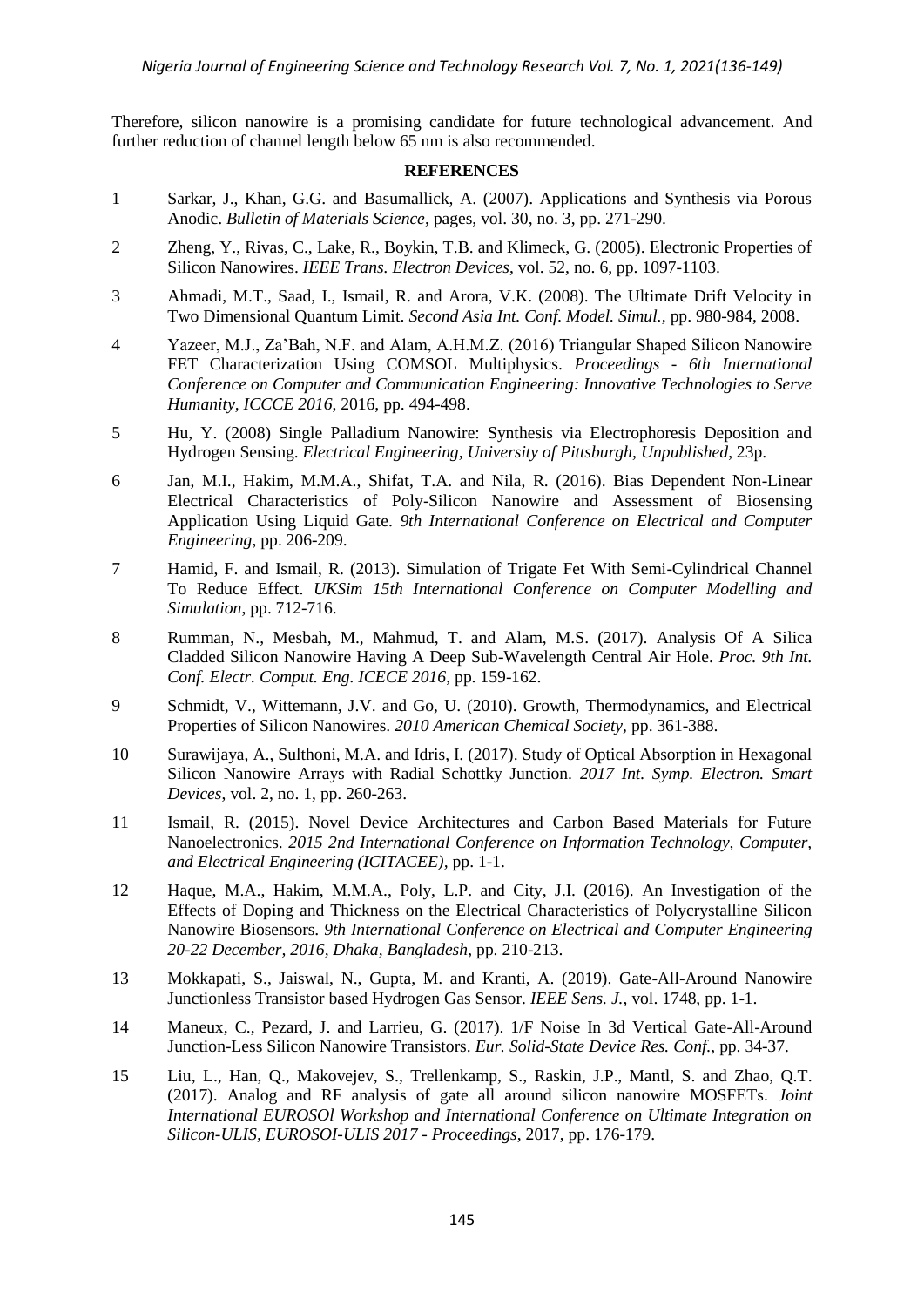- 16 Li, M., Fan, J., Xu, X. and Huang, R. (2017). Investigation on Electrostatic Discharge Robustness of Gate-All-Around Silicon Nanowire Transistors Combined With Thermal Analysis. *IEEE ELECTRON DEVICE Lett.,* vol. 38, no. 12, pp. 1653-1656.
- 17 Prakash, O., Sharma, M. and Bulusu, A. (2016). Lateral Silicon Nanowire Based Standard Cell Design for Higher Performance. *[2016 IEEE Asia Pacific Conference on Circuits and](https://ieeexplore.ieee.org/xpl/conhome/7786273/proceeding)  [Systems \(APCCAS\),](https://ieeexplore.ieee.org/xpl/conhome/7786273/proceeding)* vol. 2, pp. 135-138.
- 18 Samya, T., Kobayashi, M., Sawamoto, N. and Hiramoto, T. (2017). Variability Characterictics of Gate-All-Around Polycrystalline Silicon Nanowire Transistors with 10nm-Scale Width. *2017, Materials Science, the Japan Society of Applied Physic*s, pp. 33-34.
- 19 Hiramoto, T., Mizutani, T., Saraya, T., Takeuchi, K. and Kobayashi, M. (2016). Variability in Extremely Narrow (-2nm) Silicon Nanowire FETs Induced by Quantum Confinement Variation Due to Line Width Roughness, in *Solid-State and Integrated Circuit Technology (ICSICT), 13th IEEE International Conference*, pp. 4-6.
- 20 Markov, S., Kwok, Y., Li, J., Zhou, W., Zhou, Y. and Chen, G. (2019). Fundamental limit to scaling Si field-effect transistors due to source-to-drain direct tunneling. *IEEE Trans. Electron Devices*, vol. 66, no. 3, pp. 1167-1173.
- 21 Mikolajick, T. and Weber, W.M. (2015). Anisotropic Nanomaterials. *Anisotropic Nanomater*, pp. 1-26.
- 22 Lim, D., Kim, M., Kim, Y., Cho, J. and Kim, S. (2018). Nondestructive Readout Memory Characteristics of Silicon Nanowire Biristors. *IEEE Trans. ELECTRON DEVICES,* vol. 65, no. 4, pp. 1578-1582.
- 23 Alamo, J.A., Zhao, X., Lu, W. and Vardi, A. (2017). Towards Sub-10 nm Diameter InGaAs Vertical Nanowire MOSFETs and TFETs. *[2017 Fifth Berkeley Symposium on Energy](https://ieeexplore.ieee.org/xpl/conhome/8232886/proceeding)  [Efficient Electronic Systems & Steep Transistors Workshop \(E3S\),](https://ieeexplore.ieee.org/xpl/conhome/8232886/proceeding) USA,* pp. 2-4.
- 24 Moeinian, A., Hibst, N., Geiger, D., Biskupek, J. and Strehle, S. (2017). Crystallinity of Silicon-Shells Deposited onto Germanium and Silicon Nanowires for Core-Shell Nanostructures and Nanotubes. *IEEE Trans. Nanotechnol.*, vol. 16, no. 5, pp. 736-740.
- 25 Najar, A., Al-jabr, A.A., Slimane, A.B., Alsunaidi, M.A., Ng, T.K. and Ooi, B.S. (2013). Effective antireflection properties of porous silicon nanowires for photovoltaic applications. *IEEE [2013 Saudi International Electronics, Communications and Photonics Conference](https://ieeexplore.ieee.org/xpl/conhome/6542274/proceeding)*, pp. 8-11.
- 26 Parkash, V., Member, S. and Kulkarni, A.K. (2011). Optical Absorption Characteristics of Silicon Nanowires for Photovoltaic Applications. *[IEEE Transactions on Nanotech,](https://ieeexplore.ieee.org/xpl/RecentIssue.jsp?punumber=7729)* vol. 10, no. 6, pp. 1293-1297.
- 27 Lin, C. and Povinelli, M. L. (2010). Optical Absorption Enhancement In Silicon Nanowire And Nanohole Arrays For Photovoltaic Application. *Conference on Lasers and Electro-Optics 2010,* pp. 1-2*.*
- 28 Routray, S.R. and Lenka, T.R. (2017). Spontaneous and Piezo-Phototronics Effect On Geometrical Shape Of Iii-Nitride Wurtzite Nanowires For High Ef Fi Ciency Photovoltaic Applications. *Micro Nano Lett.*, vol. 12, pp. 924-927.
- 29 Thalluri, S.M., [Borme,](https://link.springer.com/article/10.1007/s12274-018-2070-4#auth-Jerome-Borme) J., [Yu,](https://link.springer.com/article/10.1007/s12274-018-2070-4#auth-Kang-Yu) K., [Xu,](https://link.springer.com/article/10.1007/s12274-018-2070-4#auth-Junyuan-Xu) J., [Amorim,](https://link.springer.com/article/10.1007/s12274-018-2070-4#auth-Isilda-Amorim) I., [Gaspar,](https://link.springer.com/article/10.1007/s12274-018-2070-4#auth-Joao-Gaspar) J., [Qiao,](https://link.springer.com/article/10.1007/s12274-018-2070-4#auth-Liang-Qiao) L., [Ferreira,](https://link.springer.com/article/10.1007/s12274-018-2070-4#auth-Paulo-Ferreira) P., [Alpuim,](https://link.springer.com/article/10.1007/s12274-018-2070-4#auth-Pedro-Alpuim) P., and [Liu,](https://link.springer.com/article/10.1007/s12274-018-2070-4#auth-Lifeng-Liu) L. (2018)*.* Conformal and continuous deposition of bifunctional cobalt phosphide layers on p-silicon nanowire arrays for improved solar hydrogen evolution. *2021 Springer Nature Switzerland AG. Part of [Springer Nature](https://www.springernature.com/)*, vol. 11, no. 9, pp. 4823-4835.
- 30 Aghaeipour, M. and Pettersson, H. (2017). Enhanced Optical Absorption In Nanowires Over A Desire Range Of Wavelengths. *22nd Microoptics Conf. (MOC2017), Tokyo, Japan, Nov. 19 - 22, 2017*, no. 1, pp. 3-4.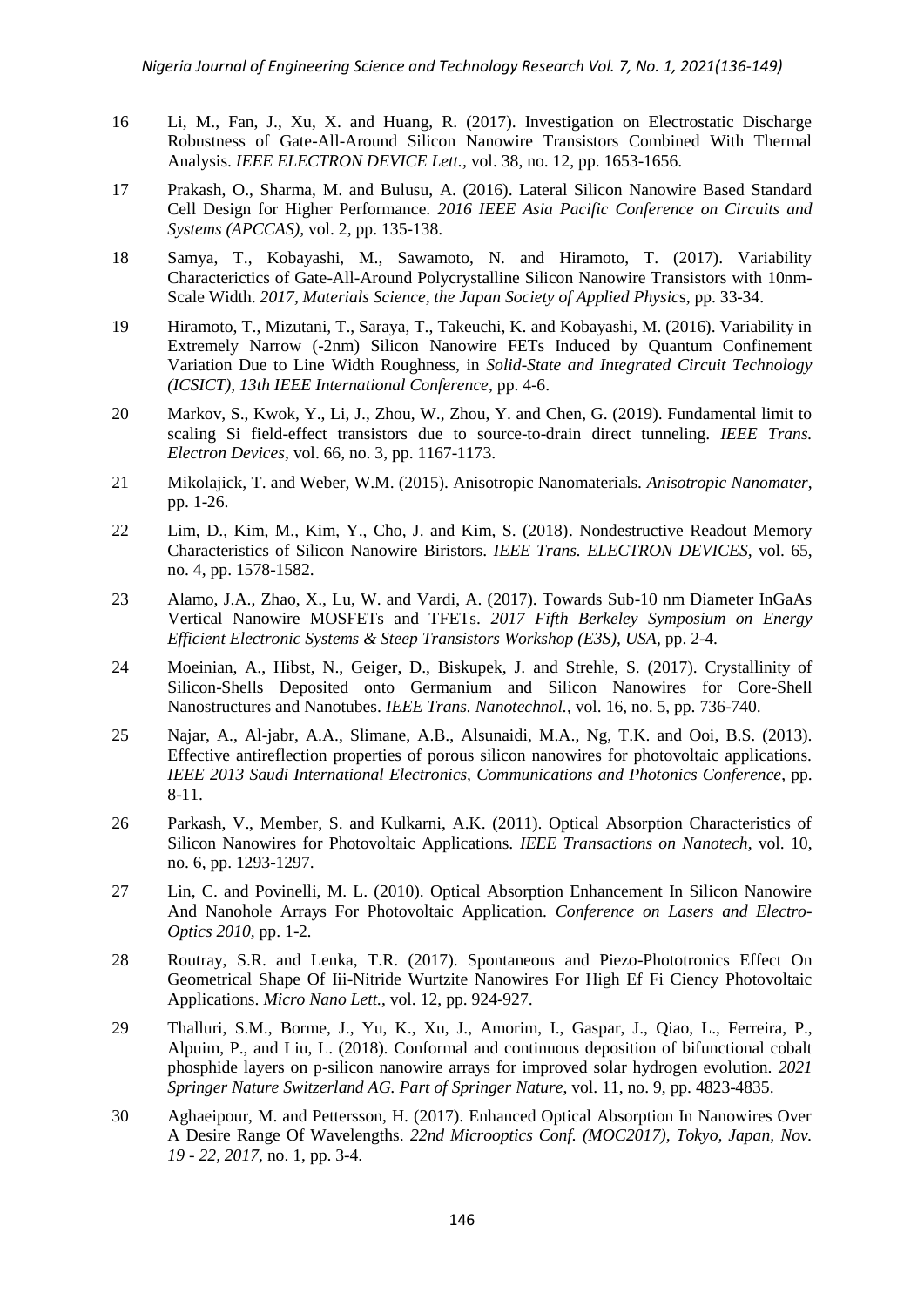- 31 Cui, L.F., Ruffo, R., Chan, C.K., Peng, H. and Cui, Y. (2009). Crystalline-Amorphous Core-Shell Silicon Nanowires for High Capacity and High Current Battery Electrodes. *Nano Lett.*, vol. 9, no. 1, pp. 491-495.
- 32 Jiang, X., Zhang, P., Zhang, J., Wang, J., Li, G., Fang, [X., Y](https://pubmed.ncbi.nlm.nih.gov/?term=Fang+X&cauthor_id=29445956)ang, L. and Chen, X. (2018). High Performance of PEDOT: PSS/n-Si Solar Cells Based on Textured Surface with AgNWs Electrodes, *Nanoscale Res. Lett.*, vol. 13, no. 53. pp. 1-8.
- 33 Um, H. D. (2009). A Novel Photovoltaic Nanodevice Based On the Co-Integration of Silicon Micro and Nanowires Prepared By Electroless Etching with Conformal Plasma Doping. *Tech. Dig. - Int. Electron Devices Meet. IEDM*, pp. 551-554.
- 34 Huang, B.Y., Huang, [B.Y., L](https://ieeexplore.ieee.org/author/38236129600)iu, [H. W.,](https://ieeexplore.ieee.org/author/37069206600) Chen, [T.G.,](https://ieeexplore.ieee.org/author/38238236200) Chen, E.C., Chen, B.H., Liu, T.Y., Yu, [P.](https://ieeexplore.ieee.org/author/37402589700) and Meng, [H. F.](https://ieeexplore.ieee.org/author/37308156700) (2012). Solution-Processed Silicon Hybrid Heterojunction Photovoltaics with Silver Nanowires. *Conf. Rec. IEEE Photovolt. Spec. Conf.*, pp. 2537-2539.
- 35 Liu, Y., Blayney, G.J. and Guy, O.J. (2012). Rapid microwave growth of ZnO nanowires for low cost photovoltaics cells using reclaimed silicon substrates. *2012 IEEE Int. Conf. Electron Devices Solid State Circuit, EDSSC 2012*, pp. 1-3.
- 36 Chen, P. Cheng, K.Y., Pan, H.T., Yu, S.C., Weng, W.S., Lai, [Y.C., L](https://ieeexplore.ieee.org/author/37085402031)in, Y.C., Chen, Y.C., Li, [M.C.,](https://ieeexplore.ieee.org/author/37694730600) Hu, [H. W.,](https://ieeexplore.ieee.org/author/37088712779) Yu, [P.](https://ieeexplore.ieee.org/author/37402589700) and Meng, [H.F.](https://ieeexplore.ieee.org/author/37308156700) (2014). Projected Efficiency of Organic / Inorganic Hybrid Tandem Solar Cells. *[2014 IEEE 40th Photovoltaic Specialist Conference \(PVSC\)](https://ieeexplore.ieee.org/xpl/conhome/6912652/proceeding)*, pp. 2-4.
- 37 Zhou, H., Lentaris [G.,](https://ieeexplore.ieee.org/author/37062889900) Hiralal, [P., B](https://ieeexplore.ieee.org/author/37393571800)utler, [T., U](https://ieeexplore.ieee.org/author/37293733700)nalan, [E.,](https://ieeexplore.ieee.org/author/38489976900) Amaratunga [G. a](https://ieeexplore.ieee.org/author/37278323200)nd Colli, [A.](https://ieeexplore.ieee.org/author/37321068400) (2012). Photovoltaic measurements in carbon nanotube - amorphous silicon core/shell nanowire. *2012 38th IEEE Photovolt. Spec. Conf.*, pp. 1944-1947.
- 38 Nakamura, H. (2011). High-Efficiency Si-Nanowire Photovoltaic Devices with Optimal Tip Head Design. *[2011 11th IEEE International Conference on Nanotechnology](https://ieeexplore.ieee.org/xpl/conhome/6125891/proceeding)*, pp. 2-5.
- 39 Road, M. and City, J.I. (2017). Feasibility of Silicon Nanowire's Electrical Characteristics Modulation Using Substrate Bias for Tunable Biosensor Design. *[2017 IEEE Region 10](https://ieeexplore.ieee.org/xpl/conhome/8283331/proceeding)  [Humanitarian Technology Conference \(R10-HTC\)](https://ieeexplore.ieee.org/xpl/conhome/8283331/proceeding)*, pp. 21-23.
- 40 Wang, B., Leu, P., Wang, B. and Leu, P.W. (2012). Tunable and selective resonant absorption in vertical NWs Tunable and selective resonant absorption in vertical nanowires. *Optics Letters,* vol. 37, [Issue 18,](https://www.osapublishing.org/ol/issue.cfm?volume=37&issue=18) pp. 3756-3758.
- 41 Kurniawan, O. and Li, E.P. (2009). Study of a Single Coaxial Silicon Nanowire for On-Chip Integrated Photovoltaic Application. *IEEE [Proceedings of the 2009 12th International](https://ieeexplore.ieee.org/xpl/conhome/5398766/proceeding)  [Symposium on Integrated Circuits](https://ieeexplore.ieee.org/xpl/conhome/5398766/proceeding)*, pp. 314-317.
- 42 Shao, J., Yu, Y. and Wang, Y. (2012). Quantum interference of the non-degenerate photon pairs in silicon nanowire. *2017 Conference on Lasers and Electro-Optics Pacific Rim (Optical Society of America, 2017)*, no. 2012, pp. 2-4.
- 43 Klankowski, [B.A.,](https://www.researchgate.net/profile/Brett-Cruden?_sg%5B0%5D=jsE1jItKWojUUkkF7xXV19VcAuHmntMGFkYacUU5Lo7NWs6c9DESupDbv79FdDzUf3nzsp0.mqbmqFv4SCIyOH_6ZWZVDR0uJl-mbe0vu3-LzJXBTe3oKuusKcYyBsV11JBFwmRqh6pdvK3rrFdHr4cMz1Haiw&_sg%5B1%5D=CAwICe7NAs97DWorWhp7JEK7j36OAttoLQ7EYmSoKzdeqSsA146dPtJMayIet7rP63KnCGE.5V-R2wf1ekbdiRD4bET2j6lFumx7Ll21er_pEV-ks-ZNHqbkPPTwM_NoqCNwYxN4swsXyX5zDlJLf_VDLTbdMg) Pandey, [G.P.,](https://www.researchgate.net/profile/Gaind-P-Pandey?_sg%5B0%5D=jsE1jItKWojUUkkF7xXV19VcAuHmntMGFkYacUU5Lo7NWs6c9DESupDbv79FdDzUf3nzsp0.mqbmqFv4SCIyOH_6ZWZVDR0uJl-mbe0vu3-LzJXBTe3oKuusKcYyBsV11JBFwmRqh6pdvK3rrFdHr4cMz1Haiw&_sg%5B1%5D=CAwICe7NAs97DWorWhp7JEK7j36OAttoLQ7EYmSoKzdeqSsA146dPtJMayIet7rP63KnCGE.5V-R2wf1ekbdiRD4bET2j6lFumx7Ll21er_pEV-ks-ZNHqbkPPTwM_NoqCNwYxN4swsXyX5zDlJLf_VDLTbdMg) Cruden, S.A., Ma, Y., Liu, D., Zhang, [W., W](https://www.researchgate.net/scientific-contributions/Wei-Zhang-2188880124?_sg%5B0%5D=2z6ez3hqjj4AgwDXVoorwvFkF0f_AhTQwH53zP-SomQ2Jr7D5uZVoqEjnyOCGXtCpNNdpDQ.NF_bP2UXzlhVTecM9UhC3X_2aorkPbgAhHIwpj9_1k45i1dmjCDurptdQq3xgkz5cnba1YdaxvMcCijKVo5Xyw&_sg%5B1%5D=cDzAIthGHcAtOjlJ7T-d2ToMljzhWmFI_fdX4XRJV6HX6MYYQvGe9dbDRnBK08TksOZJSLk.bhyGeIiwVhrTKcjTGZYWPmPN4wMYQ_z09zPAsNhFFMC48ekPIP40uCmU6Om-jQyGuvzXPTzSsHWGxeyfVo0o9g)ang, [H.](https://www.researchgate.net/scientific-contributions/Hanyang-Wang-2165229862?_sg%5B0%5D=2z6ez3hqjj4AgwDXVoorwvFkF0f_AhTQwH53zP-SomQ2Jr7D5uZVoqEjnyOCGXtCpNNdpDQ.NF_bP2UXzlhVTecM9UhC3X_2aorkPbgAhHIwpj9_1k45i1dmjCDurptdQq3xgkz5cnba1YdaxvMcCijKVo5Xyw&_sg%5B1%5D=cDzAIthGHcAtOjlJ7T-d2ToMljzhWmFI_fdX4XRJV6HX6MYYQvGe9dbDRnBK08TksOZJSLk.bhyGeIiwVhrTKcjTGZYWPmPN4wMYQ_z09zPAsNhFFMC48ekPIP40uCmU6Om-jQyGuvzXPTzSsHWGxeyfVo0o9g) and Li, J. (2014) High-Rate Lithium-ion Battery Anodes Based on Silicon-Coated Vertically Aligned Carbon Nanofibers. *Proceedings of the 14th IEEE International Conference on Nanotechnology Toronto, Canada,* 2014, pp. 22-23.
- 44 Seo, K*.*, Wober, M., Steinvurze, [P.,](https://pubs.acs.org/action/doSearch?field1=Contrib&text1=Paul++Steinvurzel) Schonbrun, E., Dan, Y., Ellenbogen, [Tal.](https://pubs.acs.org/action/doSearch?field1=Contrib&text1=Tal++Ellenbogen) and Crozier, [K.B.](https://pubs.acs.org/action/doSearch?field1=Contrib&text1=Kenneth+B.++Crozier) (2011). Multicolored Vertical Silicon Nanowires, pp. 1851-1856.
- 45 Ahmed, H. (1999). Single Electron and Few Electron Memory Cells. [International Electron](https://ieeexplore.ieee.org/xpl/conhome/6669/proceeding)  Devices Meeting *(IEDM)* [1999. Technical Digest \(Cat. No.99CH36318\),](https://ieeexplore.ieee.org/xpl/conhome/6669/proceeding) pp. 363-366.
- 46 Fu, J., Singh, [N.,](https://ieeexplore.ieee.org/author/37285383900) Buddharaju, K.D., Teo, S.H.G., Shen, C., Jiang, Y., Zhu, C.X., Yu, [M.B.,](https://ieeexplore.ieee.org/author/37275738400)  Lo, G.Q. and Balasubramanian [N.](https://ieeexplore.ieee.org/author/37272275000) (2008). Si-nanowire based gate-all-around nonvolatile SONOS memory cell," *IEEE Electron Device Lett.*, vol. 29, no. 5, pp. 518-521.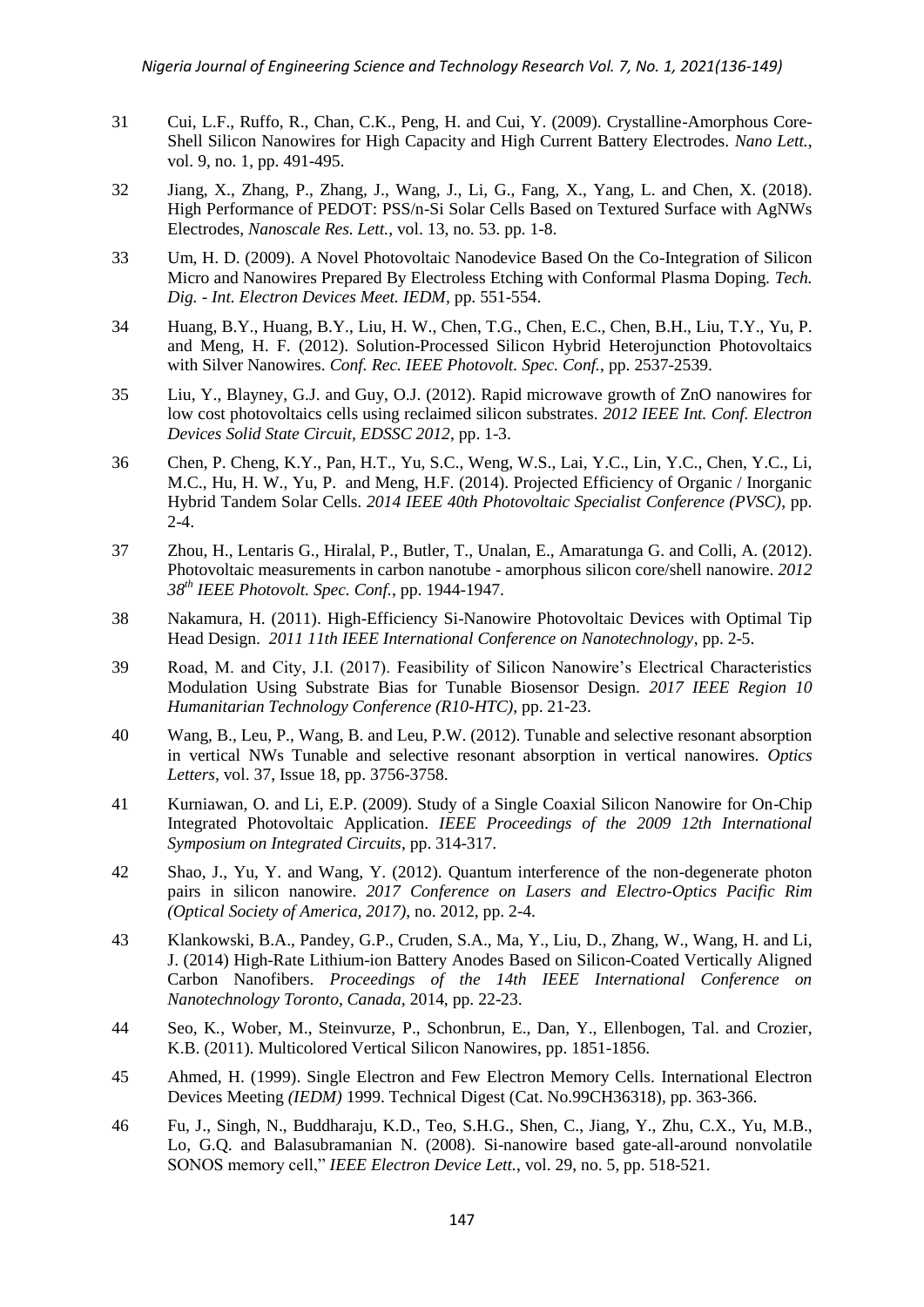- 47 Lin, Y.R., Chiang, Y.W., Lin, Y.H., Wang, W.C. and Wu, Y.C. (2018). Comparison with Nitride Interface Defects and Nanocrystals for Charge Trapping Layer Nanowire Gate-All-Around Nonvolatile Memory Performance. *IEEE Trans. Electron Devices*, vol. 65, no. 2, pp. 493-498.
- 48 Tsai, C.Y., Chen, P., Huang, Y.Y., Pan, H.T., Yu, P. and Meng, H.F. (2013). 11 % Efficiency Hybrid Organic/Silicon-Nanowire Heterojunction Solar Cell with an Intermediate 1, 1-bis [(di-4-tolylamino) phenyl] cyclohexane Layer. *39th IEEE PVSC*, no. 1, pp. 4-6.
- 49 Park, O. (2008). Silicon Nanowire CMOSFETs : Fabrication, Characteristics, and Memory Application. *[2008 9th International Conference on Solid-State and Integrated-Circuit](https://ieeexplore.ieee.org/xpl/conhome/4700819/proceeding)  [Technology,](https://ieeexplore.ieee.org/xpl/conhome/4700819/proceeding)* pp. 2-5.
- 50. Meng, J., Li, S. and Crozier, K.B. (2017). Wavelength-Multiplexed Spectrometer Based on Silicon Nanowire Photodetector Array. *The European Conference on Lasers and Electro-Optics 2017, Munich Germany, 25–29 June 2017,* vol. 523, no. 4, pp. 36-67.
- 51 Liu, T.Y., Wang, I.S., Yen, P.W., Lin, S.C., Lin, K.C., Jheng, J.S., Chang, D.Y. and Lin, C.T. (2017) CMOS-based biomolecular diagnosis platform. *[2017 IEEE 12th International](https://ieeexplore.ieee.org/xpl/conhome/8012169/proceeding)  [Conference on Nano/Micro Engineered and Molecular Systems \(NEMS\).](https://ieeexplore.ieee.org/xpl/conhome/8012169/proceeding)* pp. 96-100.
- 52 Cai, Q (2016). State Key Laboratory of Transducer Technology, Shanghai Institute of Microsystem and Information of Functional Materials. Shanghai Institute of Microsystem and School of Electronic Engineering, Bangor University, B," *MEMS 2016, Shanghai, CHINA, 24-28 January 2016*, vol. 25, no. January, pp. 294-297.
- 53 Ahn, J.H., Kim, [J.Y., C](https://ieeexplore.ieee.org/author/37579250300)hoi, K., Moon, D., Kim, [C.H., S](https://ieeexplore.ieee.org/author/38184252900)eol, M.L., Park, [T.J.,](https://ieeexplore.ieee.org/author/37407064200) Yu, [S.](https://ieeexplore.ieee.org/author/37067452100) and Choi, Y.K. (2012). Nanowire FET biosensors on a bulk silicon substrate. *IEEE Trans. Electron Devices*, vol. 59, no. 8, pp. 2243-2249.
- 54 Hurtado, A., Jevtics, D., Guilhabert, B., Gao, Q., Tan, H.H. and Dawson, M.D. (2017). Transfer printing of semiconductor nanowire lasers. *[Journals & magazines](https://digital-library.theiet.org/content/journals;jsessionid=1aq50ukwe2wma.x-iet-live-01) [IET](https://digital-library.theiet.org/content/journals/iet-opt;jsessionid=1aq50ukwe2wma.x-iet-live-01)  [Optoelectronics](https://digital-library.theiet.org/content/journals/iet-opt;jsessionid=1aq50ukwe2wma.x-iet-live-01)*, [vol. 12, Issue 1,](https://digital-library.theiet.org/content/journals/iet-opt/12/1;jsessionid=1aq50ukwe2wma.x-iet-live-01) pp. 30-35.
- 55 Shen, S.H., Ting, C.Y., Liu, C.Y., Cheng, H., Liu, S.I. and Lin, C.T. (2014). A Silicon Nanowire-Based Bio-Sensing System with Digitized Outputs for Acute Myocardial Infraction Diagnosis. *2014 IEEE-EMBS Int. Conf. Biomed. Heal. Informatics, BHI 2014*, pp. 660-663.
- 56 Carmignani, C., Rozeau, O., Scheiblin, [P.](https://www.researchgate.net/scientific-contributions/P-Scheiblin-7492399?_sg%5B0%5D=iqOUeplvhOzA62crpkom5R2cpl7m7auyCBPzCBXcMQrZ3trcvhe0pGpfp_iGGRu_LIoxgbU.h4ExgwtGAuCNNMmmnJEKhqlcnPGT08HtGfWO2BaXw924ZokGE5RK4AiobgVdouB_AdIkCwuBAfWTBHoDUse9hg&_sg%5B1%5D=7iO9hgY8XmQNoUyTQwPsupeyELIy_QPOkSpqazvmIZFt9DmVeJZkL0WHQyI50kA-iDwcf7g.ozKyYv0ZmbeiMYnARfaAUZa5g9zIEo74kIK9jCAL2RZ-NL0XhRsf2WFVXTGZzBL3sHCtY5caJAfrMFW0q1tKvg) and [Vinet,](https://www.researchgate.net/scientific-contributions/M-Vinet-10185929?_sg%5B0%5D=iqOUeplvhOzA62crpkom5R2cpl7m7auyCBPzCBXcMQrZ3trcvhe0pGpfp_iGGRu_LIoxgbU.h4ExgwtGAuCNNMmmnJEKhqlcnPGT08HtGfWO2BaXw924ZokGE5RK4AiobgVdouB_AdIkCwuBAfWTBHoDUse9hg&_sg%5B1%5D=7iO9hgY8XmQNoUyTQwPsupeyELIy_QPOkSpqazvmIZFt9DmVeJZkL0WHQyI50kA-iDwcf7g.ozKyYv0ZmbeiMYnARfaAUZa5g9zIEo74kIK9jCAL2RZ-NL0XhRsf2WFVXTGZzBL3sHCtY5caJAfrMFW0q1tKvg) M. (2016)*.* Fine charge sensing using a silicon nanowire for biodetection. *2016 Int. Symp. VLSI Technol. Syst. Appl. VLSI-TSA 2016*, pp. 9-10.
- 57 Adhyaksa, G.W.P., Johlin, E. and Garnett, E.C. (2017). Nanoscale Back Contact Perovskite Solar Cell Design for Improved Tandem Efficiency. *Nano Lett.*, vol. 17, no. 9, pp. 5206-5212.
- 58. Lale, A., Grappin, A., Bourrier, D., Mazenq, L., Lecestre, A., Launay, J. and Temple-Boyer, P. (2017). Design, Realization And Characterization Of All-Arround Sio 2 / Al 2 O 3 Gate, Suspended Silicon Nanowire Chemical Field Effect Transistors Laas-Cnrs, Université De Toulouse, F-31400 Toulouse, France Device Fabrication. *IEEE*, vol. 978, no. 1, pp. 1508- 1511.
- 59. Lee, I., [Lee,](https://ieeexplore.ieee.org/author/37085699192) S. W., [Lee,](https://ieeexplore.ieee.org/author/37085686365) K.Y., [Park,](https://ieeexplore.ieee.org/author/37085338031) C., [Kim,](https://ieeexplore.ieee.org/author/37085630186) D., [Lee,](https://ieeexplore.ieee.org/author/38248095100) J.S., [Yi,](https://ieeexplore.ieee.org/author/37085690799) H. and [Kim,](https://ieeexplore.ieee.org/author/38570570300) B. (2016). A Reconfigurable and Portable Highly Sensitive Biosensor Platform for ISFET and Enzyme-Based Sensors. *IEEE Sens. J.*, vol. 16, no. 11, pp. 4443-4451.
- 60. Gong, X., Zhao R., and Yu, X. (2018). A 3-D-Silicon Nanowire FET Biosensor Based on a Novel Hybrid Process. *Jour. Microeelectromechanical Syst.*, vol. 99, pp. 1-7.
- 61. Gao, A., Wang, Y., Yang, X., Wang, Y. and Li, T. (2017). Ultrasensitive Bioelectronic Nose Based On CMOS- Compatible Silicon Nanowire Array. *IEEE Trans*., no. 111, pp. 7-9.